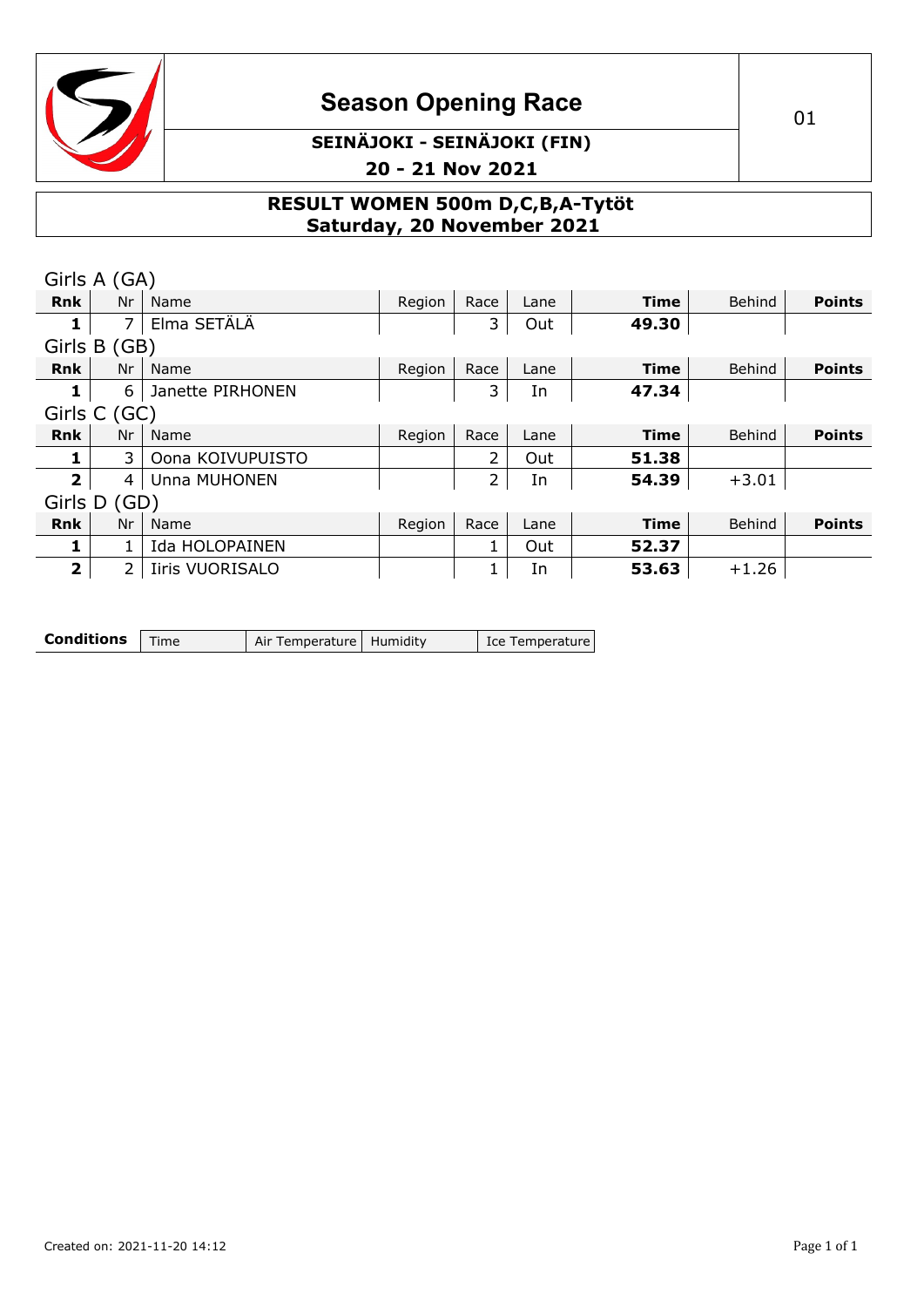

### **SEINÄJOKI - SEINÄJOKI (FIN) 20 - 21 Nov 2021**

#### **RESULT MEN 500m D,C,B-Pojat Saturday, 20 November 2021**

| Boys B (BB)    |             |                            |        |      |      |             |          |               |
|----------------|-------------|----------------------------|--------|------|------|-------------|----------|---------------|
| <b>Rnk</b>     | Nr          | Name                       | Region | Race | Lane | <b>Time</b> | Behind   | <b>Points</b> |
| 1              | 25          | Sampsa SANTTILA MT         |        | 4    | In   | 41.46       |          |               |
| $\mathbf{2}$   | 26          | Luka RINTALA               |        | 5    | Out  | 42.44       | $+0.98$  |               |
| 3              | 30          | Jevgeni LUKHT              |        | 6    | In   | 44.47       | $+3.01$  |               |
| 4              | 29          | Kristian HEIKKINEN         |        | 6    | Out  | 45.16       | $+3.70$  |               |
| 5              | 28          | Matias KOIVUPUISTO MT      |        | 4    | Out  | 46.20       | $+4.74$  |               |
| 6              | 27          | Jeremias HEIKKINEN         |        | 5    | In   | 55.70       | $+14.24$ |               |
| Boys C (BC)    |             |                            |        |      |      |             |          |               |
| Rnk            | Nr          | Name                       | Region | Race | Lane | <b>Time</b> | Behind   | <b>Points</b> |
|                |             |                            |        |      |      |             |          |               |
| 1              | 22          | Elias WALDEN               |        |      | In   | 45.13       |          |               |
| $\overline{2}$ | 23          | Eeka RINTALA <sup>MT</sup> |        | 3.   | Out  | 51.54       | $+6.41$  |               |
| 3              | 24          | Eemeli LASSILA             |        | 3    | In   | 53.94       | $+8.81$  |               |
|                | Boys D (BD) |                            |        |      |      |             |          |               |
| <b>Rnk</b>     | Nr          | Name                       | Region | Race | Lane | <b>Time</b> | Behind   | <b>Points</b> |
| 1              | 20          | Hemmo HANNULA              |        |      | Out  | 48.94       |          |               |
| $\mathbf{2}$   | 21          | Nuutti PALONEN             |        |      | In   | 53.11       | $+4.17$  |               |

| <b>Conditions</b> $\mathsf{Time}$ |  | Air Temperature   Humidity |  | Ice Temperature |
|-----------------------------------|--|----------------------------|--|-----------------|
|-----------------------------------|--|----------------------------|--|-----------------|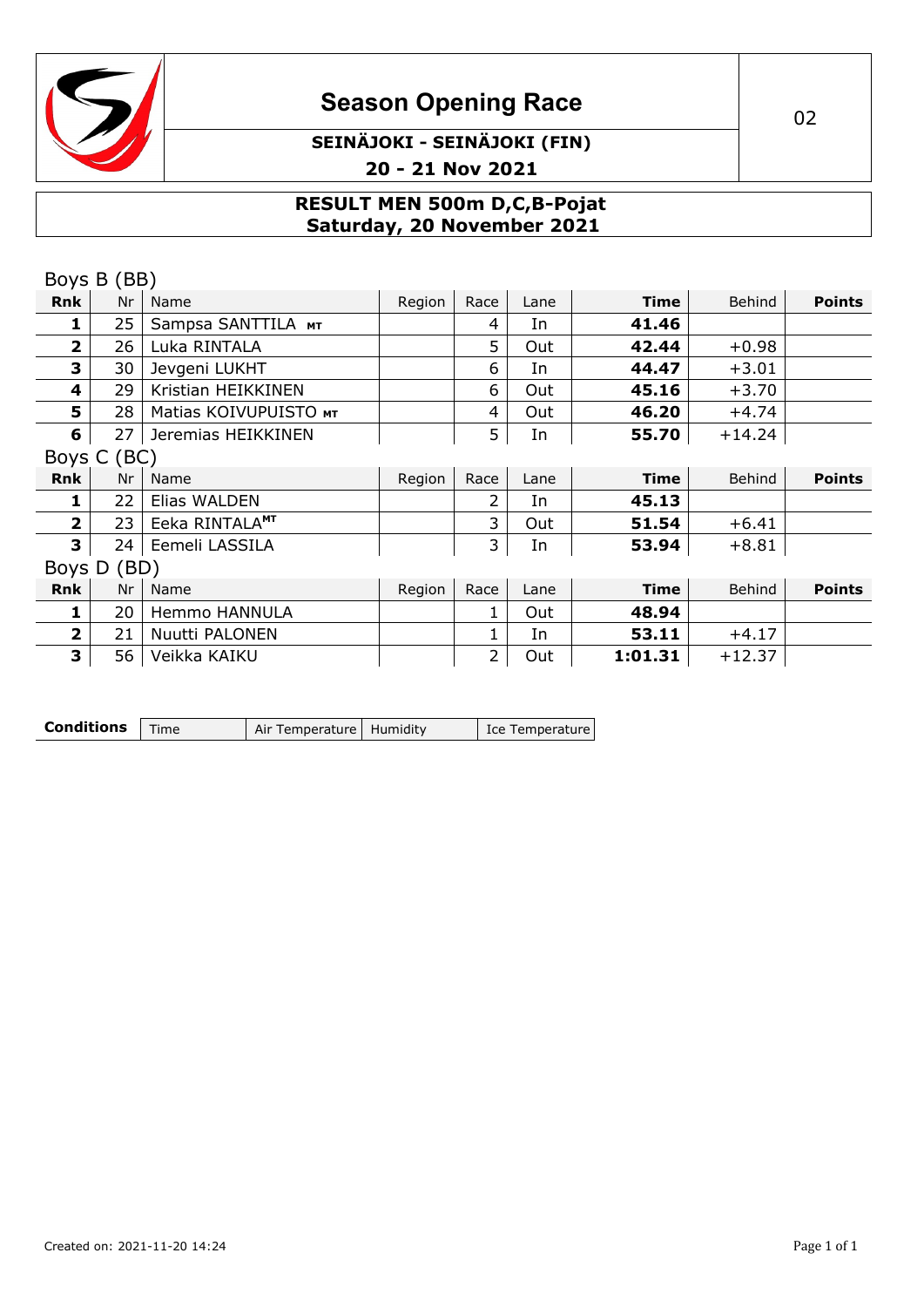

### **SEINÄJOKI - SEINÄJOKI (FIN) 20 - 21 Nov 2021**

#### **RESULT 500m Master Saturday, 20 November 2021**

| Rnk          | Nr | Name                 | Region | Race | Lane | <b>Time</b> | Behind   | <b>Points</b> |
|--------------|----|----------------------|--------|------|------|-------------|----------|---------------|
|              |    |                      |        |      |      |             |          |               |
| 1            | 54 | Robert BRANDT        |        | 7    | In   | 41.53       |          |               |
| $\mathbf{2}$ | 53 | Vesa VISTI           |        | 7    | Out  | 44.09       | $+2.56$  |               |
| 3            | 52 | Juha SANTTILA        |        | 6    | In   | 45.41       | $+3.88$  |               |
| 4            | 51 | Pekka AHO            |        | 6    | Out  | 46.59       | $+5.06$  |               |
| 5            | 50 | <b>Timo HERRANEN</b> |        | 5    | In   | 47.96       | $+6.43$  |               |
| 6            | 48 | Christer VUORISALO   |        | 4    | In   | 48.28       | $+6.75$  |               |
| 7            | 49 | Petteri HANNULA      |        | 5    | Out  | 49.58       | $+8.05$  |               |
| 8            | 47 | Pentti KIISKINEN     |        | 4    | Out  | 51.86       | $+10.33$ |               |
| 9            | 44 | Seppo SAARINEN       |        | 2    | Out  | 53.38       | $+11.85$ |               |
| 10           | 45 | <b>Risto NORDMAN</b> |        | 2    | In   | 53.48       | $+11.95$ |               |
| 11           | 13 | Marja SISSO-KORISEVA |        | 3    | Out  | 54.87       | $+13.34$ |               |
| 12           | 46 | Paavo SALONEN        |        | 3    | In   | 55.74       | $+14.21$ |               |
| 13           | 12 | Seija KANDELIN       |        |      | In   | 1:10.09     | $+28.56$ |               |

| <b>Conditions</b>   Time |  | Air Temperature   Humidity |  | Ice Temperature |
|--------------------------|--|----------------------------|--|-----------------|
|--------------------------|--|----------------------------|--|-----------------|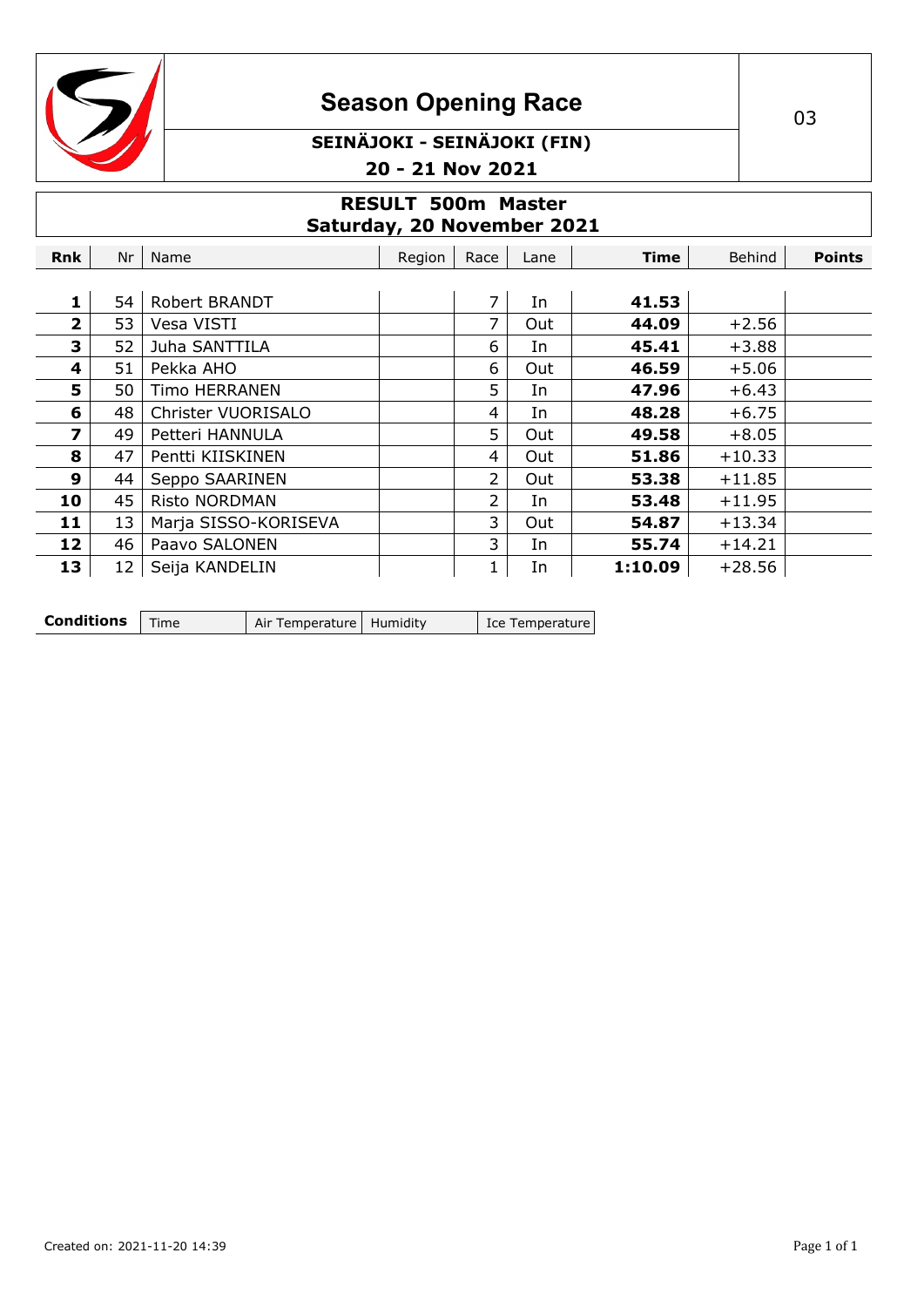

# **Season Opening Race** 2021 2022

### **SEINÄJOKI - SEINÄJOKI (FIN) 20 - 21 Nov 2021**

#### **RESULT WOMEN 300m E-Tytöt Saturday, 20 November 2021**

Girls E (GE)

| <b>Rnk</b> | Nr  | Name              | Region | Race | Lane | <b>Time</b> | Behind  | <b>Points</b> |
|------------|-----|-------------------|--------|------|------|-------------|---------|---------------|
|            | q   | Usva MUHONEN      |        |      | In   | 38.91       |         |               |
| ∍          | 8   | Hilja HILTUNEN    |        |      | Out  | 40.95       | $+2.04$ |               |
| <u> Э</u>  | 10. | Eveliina HONGISTO |        |      | 1n   | 41.68       | $+2.77$ |               |
| 4          |     | Eevi KOIVUPUISTO  |        |      | Out  | 42.51       | $+3.60$ |               |

| <b>Conditions</b>   Time | Air Temperature   Humidity | Ice Temperature |
|--------------------------|----------------------------|-----------------|
|                          |                            |                 |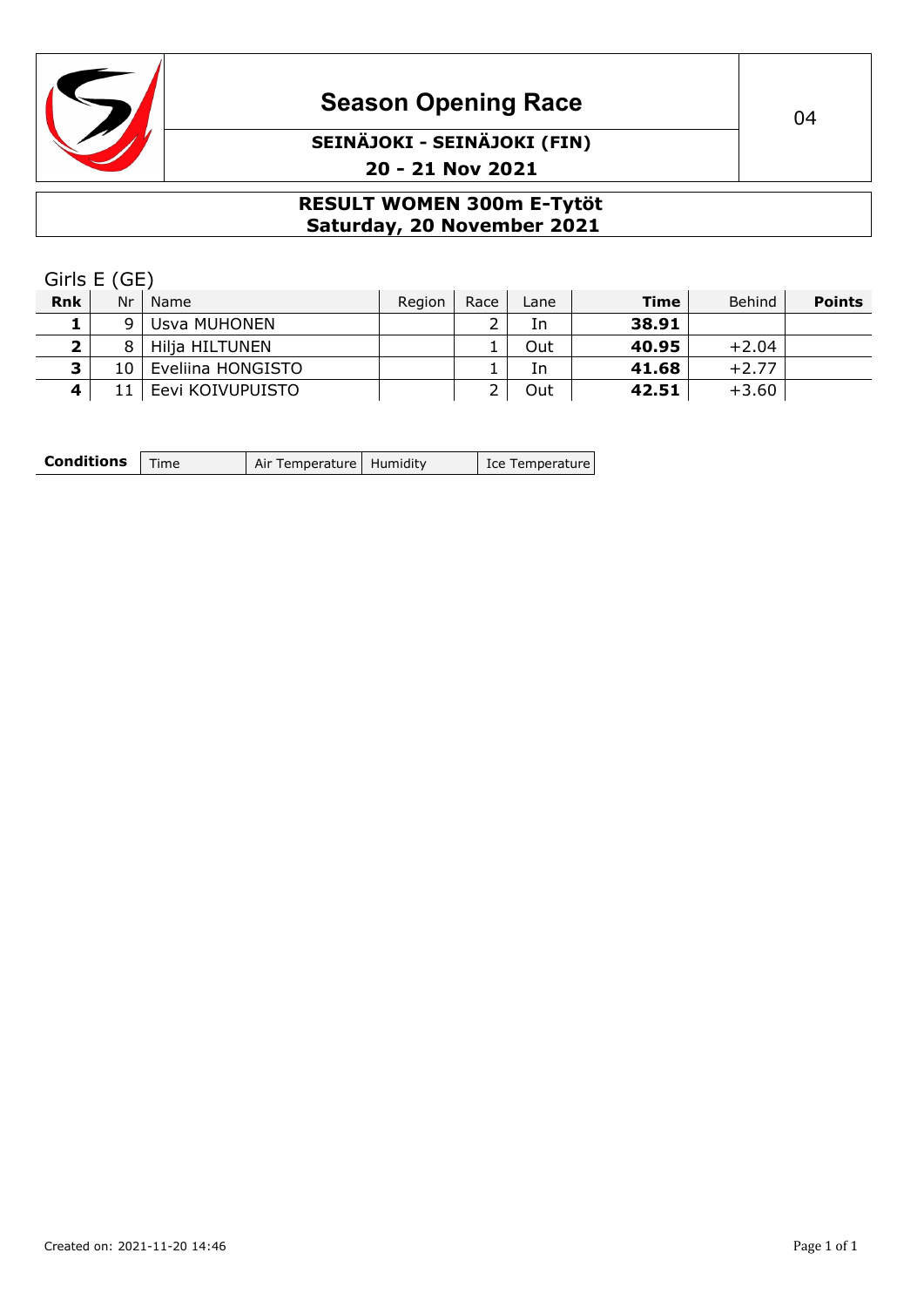

### **SEINÄJOKI - SEINÄJOKI (FIN) 20 - 21 Nov 2021**

#### **RESULT MEN 300m G,F,E-Pojat Saturday, 20 November 2021**

|              | Boys E (BE) |                   |        |      |      |             |          |               |
|--------------|-------------|-------------------|--------|------|------|-------------|----------|---------------|
| <b>Rnk</b>   | Nr          | Name              | Region | Race | Lane | <b>Time</b> | Behind   | <b>Points</b> |
|              | 36          | Eerik VUORISALO   |        | 5    | Out  | 32.95       |          |               |
| $\mathbf{z}$ | 37          | Peetu MUKKALA     |        | 4    | In   | 34.89       | $+1.94$  |               |
| 3            | 39          | Mikael JANSSON    |        | 6    | Out  | 37.51       | $+4.56$  |               |
| 4            | 38          | Ahti LOPEZ-LEHTO  |        | 5    | In   | 38.23       | $+5.28$  |               |
| 5            | 40          | Leevi SYRJÄNEN    |        | 6    | In   | 41.33       | $+8.38$  |               |
| 6            | 32          | Lauri LEPPÄNEN    |        | 2    | In   | 43.59       | $+10.64$ |               |
| 7            | 41          | Samuel RUUSUNEN   |        | 4    | Out  | 50.95       | $+18.00$ |               |
|              | Boys F (BF) |                   |        |      |      |             |          |               |
| Rnk          | Nr          | Name              | Region | Race | Lane | <b>Time</b> | Behind   | <b>Points</b> |
| ı            | 35          | Kusti LOPEZ-LEHTO |        | 3    | In   | 44.25       |          |               |
| $\mathbf{2}$ | 34          | Viljami HONGISTO  |        | 3    | Out  | 44.76       | $+0.51$  |               |
| 3            | 33          | Erik BRANDT       |        | 2    | Out  | 1:05.97     | $+21.72$ |               |
|              | Boys G (BG) |                   |        |      |      |             |          |               |
| <b>Rnk</b>   | Nr          | Name              | Region | Race | Lane | <b>Time</b> | Behind   | <b>Points</b> |
| 1            | 31          | Valtteri HONGISTO |        | 1    | In   | 1:05.60     |          |               |

| <b>Conditions</b>   Time |  | Air Temperature   Humidity |  | Ice Temperature |
|--------------------------|--|----------------------------|--|-----------------|
|--------------------------|--|----------------------------|--|-----------------|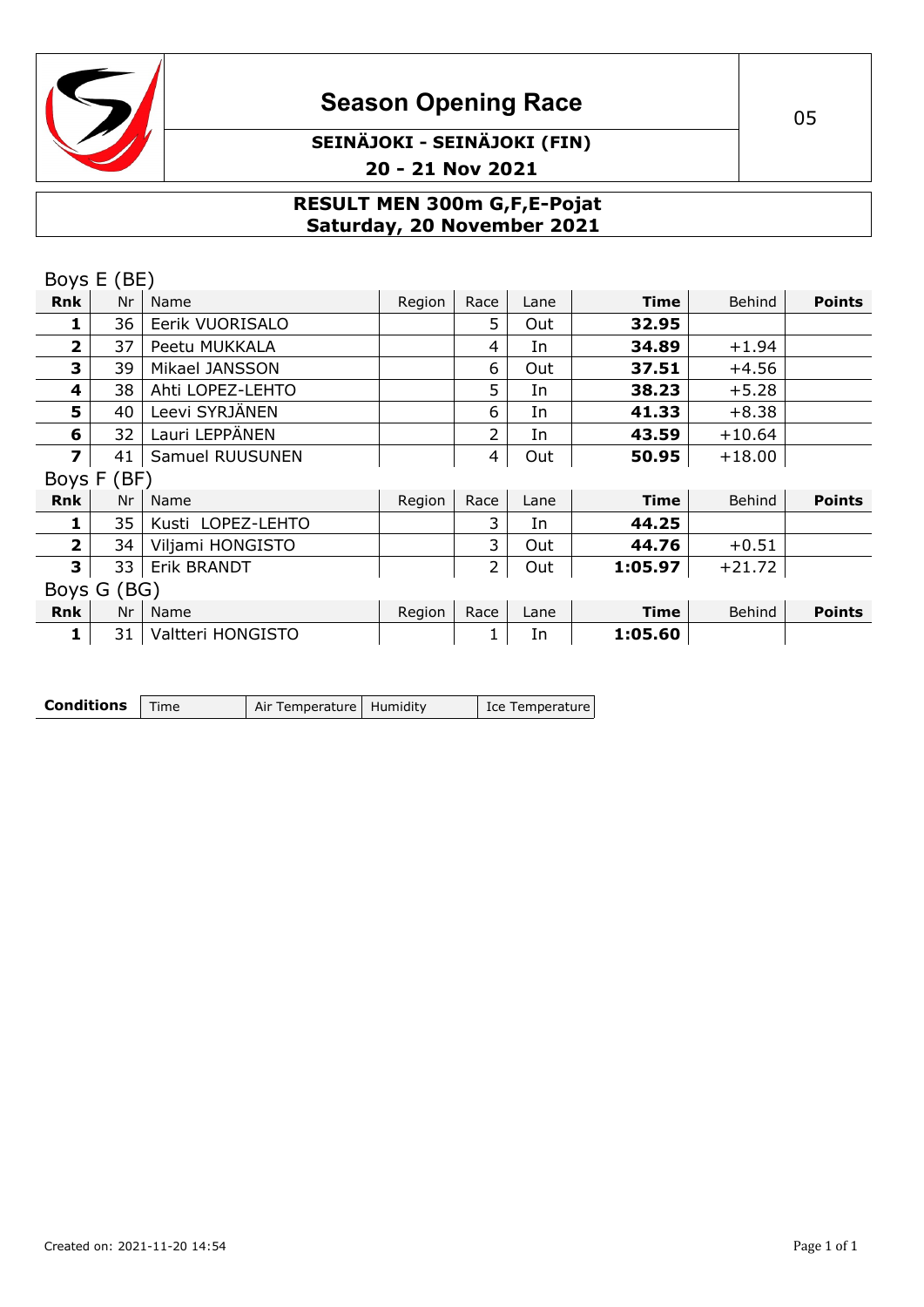

### **SEINÄJOKI - SEINÄJOKI (FIN) 20 - 21 Nov 2021**

#### **RESULT WOMEN 1000m D,C-Tytöt Saturday, 20 November 2021**

|                         | Girls C (GC)  |                                |        |      |      |             |               |               |
|-------------------------|---------------|--------------------------------|--------|------|------|-------------|---------------|---------------|
| <b>Rnk</b>              | Nr            | Name                           | Region | Race | Lane | <b>Time</b> | <b>Behind</b> | <b>Points</b> |
|                         | 3.            | Oona KOIVUPUISTOMT             |        |      | In   | 1:46.40     |               |               |
| $\overline{\mathbf{2}}$ | 4             | Unna MUHONENMT                 |        |      | Out  | 1:55.23     | $+8.83$       |               |
|                         | Girls D (GD)  |                                |        |      |      |             |               |               |
| <b>Rnk</b>              | Nr            | Name                           | Region | Race | Lane | <b>Time</b> | <b>Behind</b> | <b>Points</b> |
|                         | $\mathcal{P}$ | Iiris VUORISALO <sup>MT</sup>  |        |      | In   | 1:47.22     |               |               |
| 2                       |               | Ida HOLOPAINENF <sup>+MT</sup> |        |      | Out  | 1:47.81     | $+0.59$       |               |

| <b>Conditions</b> $\vert$ Time | Air Temperature   Humidity | Ice Temperature |
|--------------------------------|----------------------------|-----------------|
|                                |                            |                 |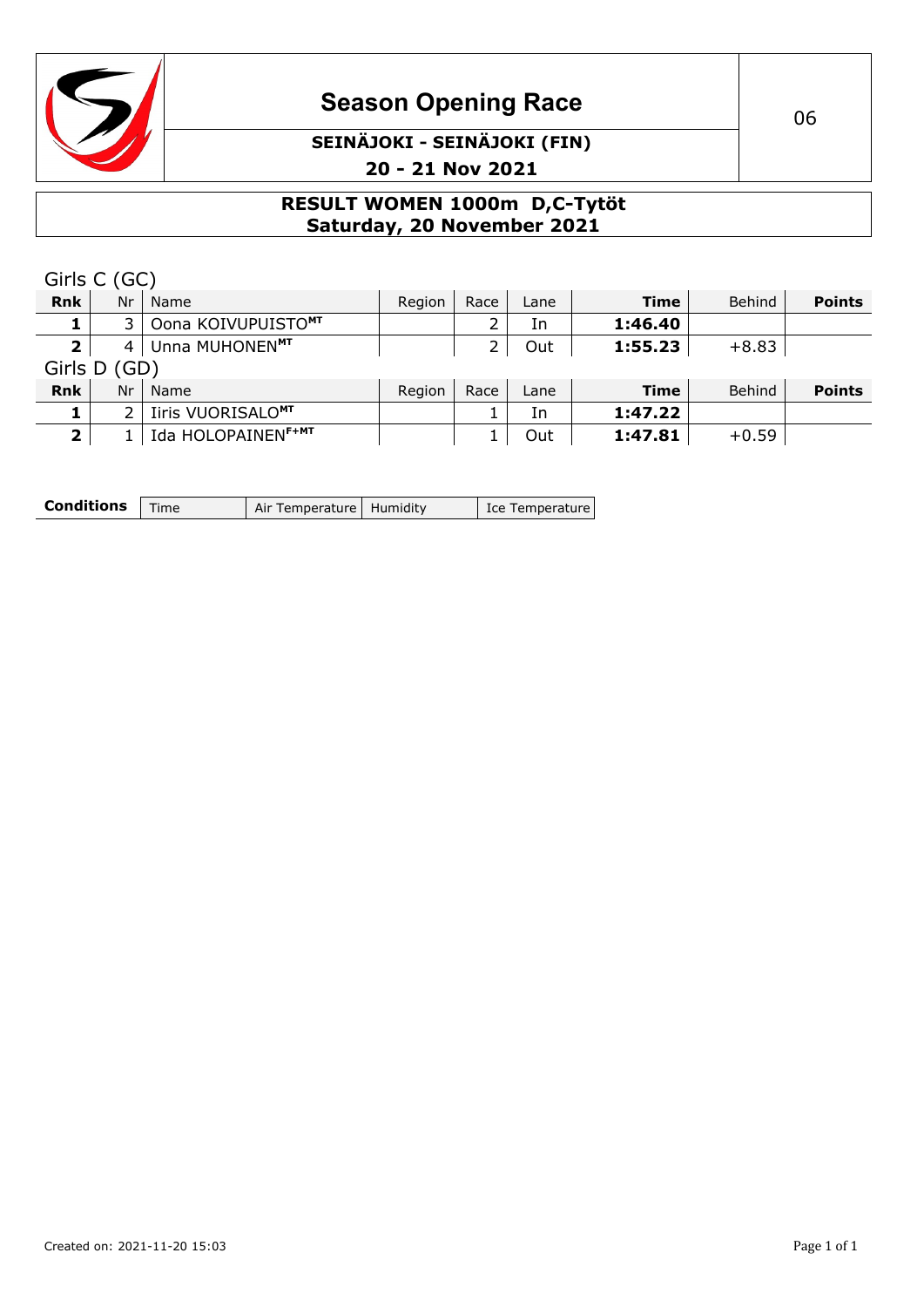

### **SEINÄJOKI - SEINÄJOKI (FIN) 20 - 21 Nov 2021**

#### **RESULT MEN 1000m D,C-Pojat Saturday, 20 November 2021**

|                         | Boys C (BC) |                              |        |      |      |             |          |               |
|-------------------------|-------------|------------------------------|--------|------|------|-------------|----------|---------------|
| <b>Rnk</b>              | Nr          | Name                         | Region | Race | Lane | <b>Time</b> | Behind   | <b>Points</b> |
|                         | 22          | Elias WALDENMT               |        | 3    | In   | 1:35.97     |          |               |
| $\mathbf{2}$            | 23          | Eeka RINTALA <sup>MT</sup>   |        |      | In   | 1:49.91     | $+13.94$ |               |
|                         | 24          | Eemeli LASSILAMT             |        | 3    | Out  | <b>DNS</b>  |          |               |
| Boys D                  | (BD)        |                              |        |      |      |             |          |               |
| <b>Rnk</b>              | Nr          | Name                         | Region | Race | Lane | <b>Time</b> | Behind   | <b>Points</b> |
|                         | 20          | Hemmo HANNULA <sup>MT</sup>  |        |      | In   | 1:41.69     |          |               |
| $\overline{\mathbf{2}}$ | 56          | Veikka KAIKUMT               |        | 2    | Out  | 2:09.98     | $+28.29$ |               |
|                         | 21          | Nuutti PALONEN <sup>MT</sup> |        |      | Out  | <b>DQ</b>   |          |               |

| <b>Conditions</b> $\vert$ Time | Air Temperature   Humidity | Ice Temperature |
|--------------------------------|----------------------------|-----------------|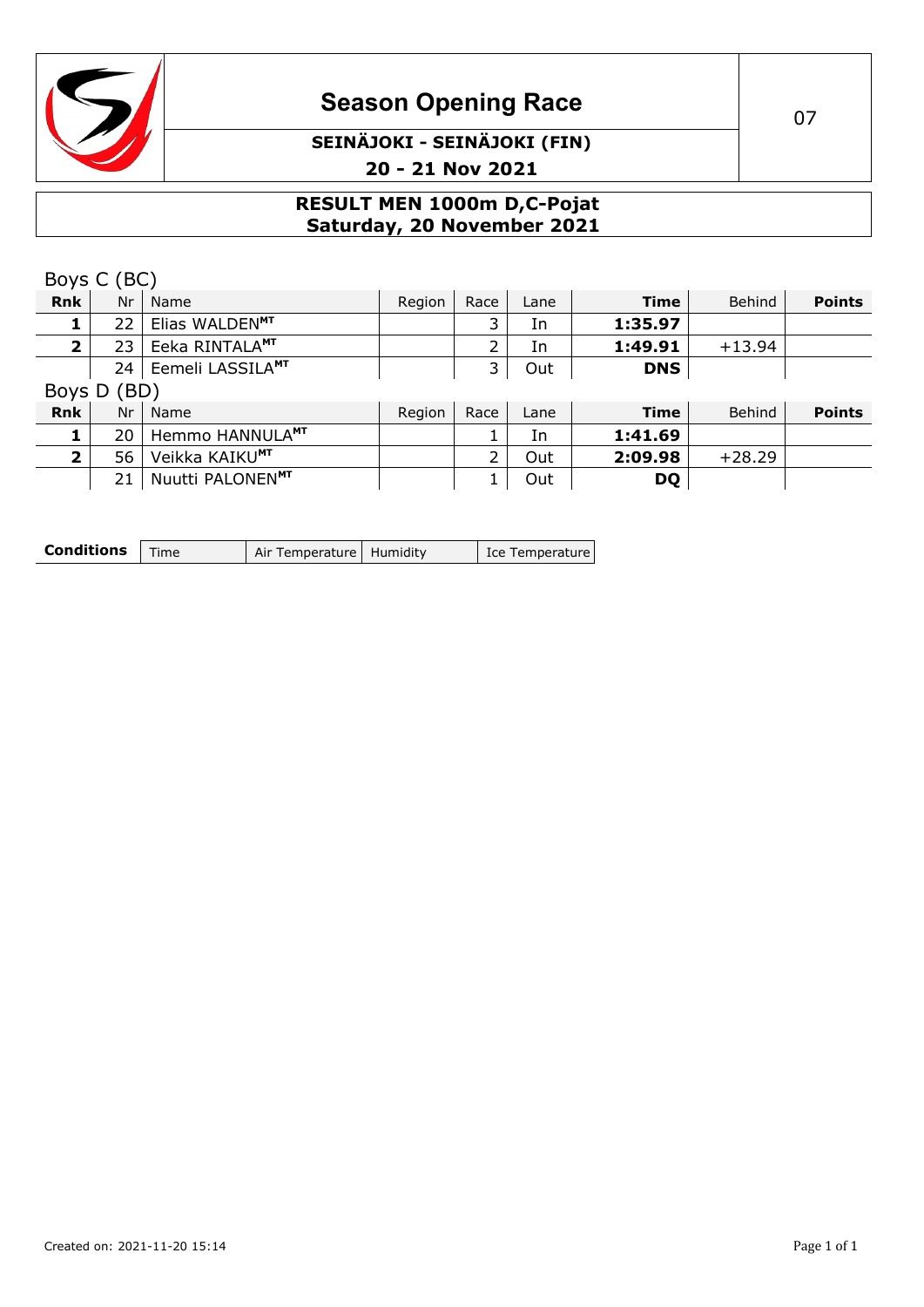

### **SEINÄJOKI - SEINÄJOKI (FIN) 20 - 21 Nov 2021**

#### **RESULT 1000m Master Saturday, 20 November 2021**

| Rnk            | Nr | Name                 | Region | Race | Lane | <b>Time</b> | <b>Behind</b> | <b>Points</b> |
|----------------|----|----------------------|--------|------|------|-------------|---------------|---------------|
|                |    |                      |        |      |      |             |               |               |
| 1              | 54 | Robert BRANDT        |        | 7    | In   | 1:23.54     |               |               |
| $\overline{2}$ | 53 | Vesa VISTI           |        | 6    | In   | 1:30.05     | $+6.51$       |               |
| 3              | 52 | Juha SANTTILA        |        | 7    | Out  | 1:34.50     | $+10.96$      |               |
| 4              | 50 | <b>Timo HERRANEN</b> |        | 6    | Out  | 1:36.73     | $+13.19$      |               |
| 5.             | 48 | Christer VUORISALO   |        | 4    | In   | 1:36.75     | $+13.21$      |               |
| 6              | 51 | Pekka AHO            |        | 5    | Out  | 1:39.64     | $+16.10$      |               |
| 7              | 49 | Petteri HANNULA      |        | 5    | In   | 1:40.50     | $+16.96$      |               |
| 8              | 46 | Paavo SALONEN        |        | 4    | Out  | 1:46.53     | $+22.99$      |               |
| 9              | 47 | Pentti KIISKINEN     |        | 3    | In   | 1:48.64     | $+25.10$      |               |
| 10             | 45 | <b>Risto NORDMAN</b> |        | 2    | Out  | 1:52.68     | $+29.14$      |               |
| 11             | 44 | Seppo SAARINEN       |        | 2    | In   | 1:54.42     | $+30.88$      |               |
| 12             | 13 | Marja SISSO-KORISEVA |        | 3    | Out  | 1:58.20     | $+34.66$      |               |
| 13             | 12 | Seija KANDELIN       |        | 1    | In   | 2:18.43     | $+54.89$      |               |

| <b>Conditions</b>   Time |  | Air Temperature   Humidity |  | Ice Temperature |
|--------------------------|--|----------------------------|--|-----------------|
|--------------------------|--|----------------------------|--|-----------------|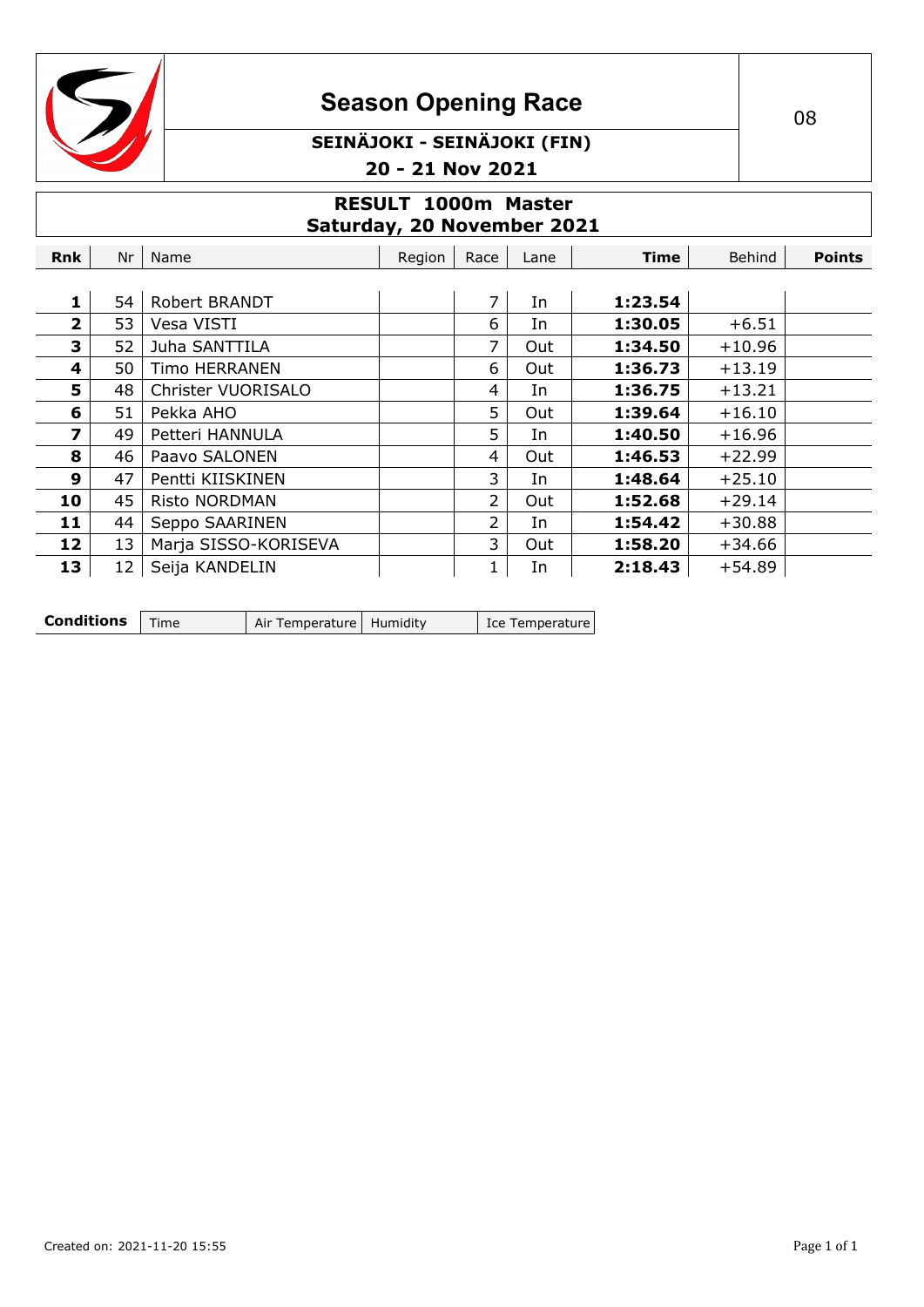

### **SEINÄJOKI - SEINÄJOKI (FIN) 20 - 21 Nov 2021**

#### **RESULT WOMEN 500m E-Tytöt Saturday, 20 November 2021**

Girls E (GE)

| <b>Rnk</b>   | Nr | Name                          | Region | Race | Lane | <b>Time</b> | <b>Behind</b> | <b>Points</b> |
|--------------|----|-------------------------------|--------|------|------|-------------|---------------|---------------|
|              | q  | Usva MUHONEN                  |        |      | Out  | 1:04.90     |               |               |
| ∍            | 8  | Hilja HILTUNEN                |        |      | In   | 1:09.59     | $+4.69$       |               |
| $\mathbf{z}$ | 10 | Eveliina HONGISTO             |        |      | Out  | 1:12.35     | $+7.45$       |               |
| $\mathbf{A}$ |    | Eevi KOIVUPUISTO <sup>F</sup> |        |      | In   | 1:25.59     | $+20.69$      |               |

| <b>Conditions</b> | Time | Air Temperature   Humidity |  | Ice Temperature |
|-------------------|------|----------------------------|--|-----------------|
|-------------------|------|----------------------------|--|-----------------|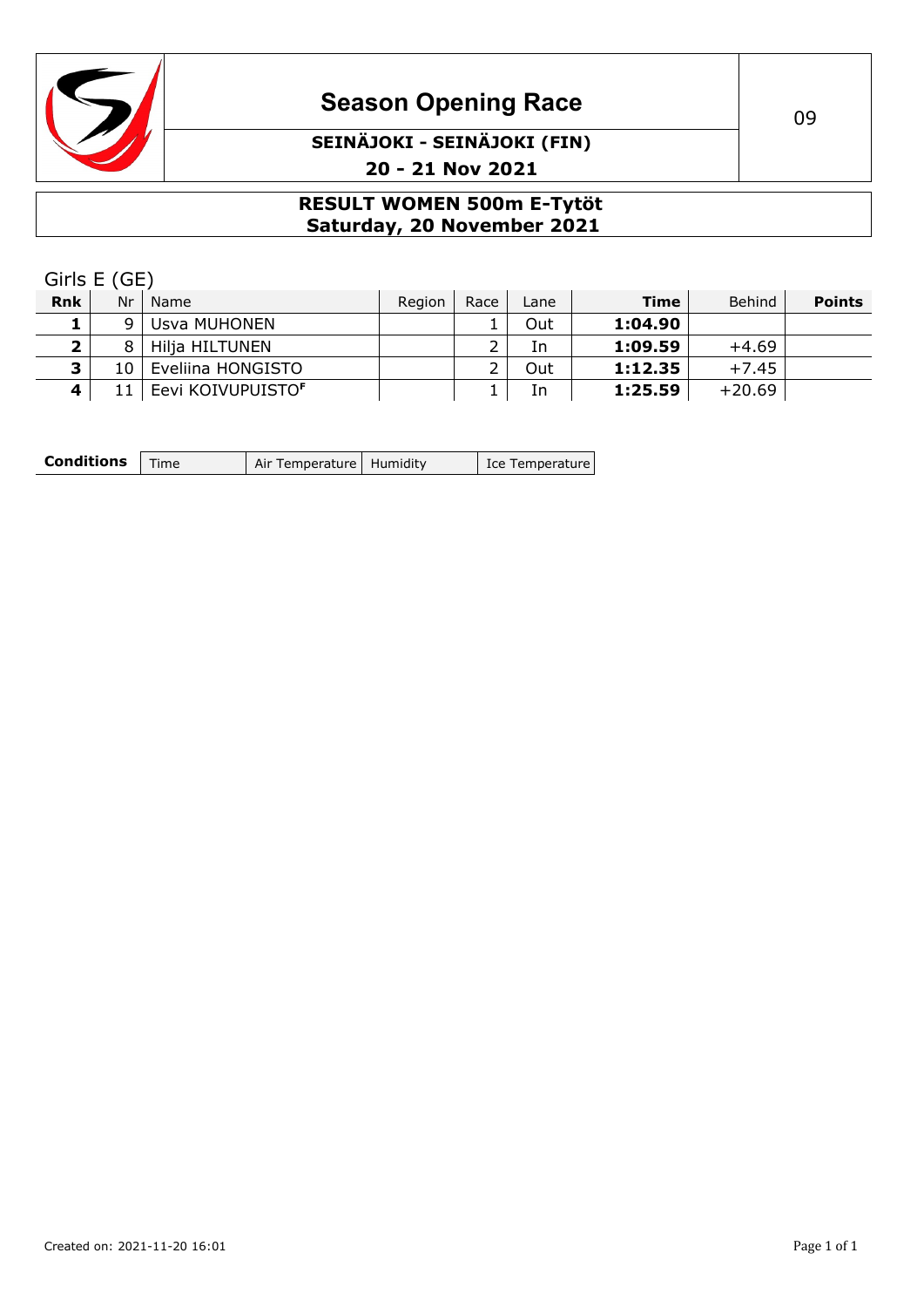

# **Season Opening Race** 2022 10

### **SEINÄJOKI - SEINÄJOKI (FIN) 20 - 21 Nov 2021**

#### **RESULT MEN 500m G,F,E-Pojat Saturday, 20 November 2021**

|                         | Boys E (BE) |                                |        |                |      |             |               |               |
|-------------------------|-------------|--------------------------------|--------|----------------|------|-------------|---------------|---------------|
| Rnk                     | Nr          | Name                           | Region | Race           | Lane | <b>Time</b> | <b>Behind</b> | <b>Points</b> |
| 1                       | 36          | Eerik VUORISALO                |        | 6              | In   | 53.08       |               |               |
| $\overline{\mathbf{2}}$ | 37          | Peetu MUKKALA                  |        | 6              | Out  | 57.13       | $+4.05$       |               |
| 3                       | 39          | Mikael JANSSON                 |        | 5              | In   | 1:03.37     | $+10.29$      |               |
| 4                       | 38          | Ahti LOPEZ-LEHTO               |        | 4              | Out  | 1:05.37     | $+12.29$      |               |
| 5                       | 32          | Lauri LEPPÄNEN                 |        | $\overline{2}$ | In   | 1:12.46     | $+19.38$      |               |
| 6                       | 40          | Leevi SYRJÄNEN                 |        | 4              | In   | 1:13.98     | $+20.90$      |               |
| $\overline{\mathbf{z}}$ | 41          | Samuel RUUSUNEN                |        | 5              | Out  | 1:32.10     | $+39.02$      |               |
|                         | Boys F (BF) |                                |        |                |      |             |               |               |
| Rnk                     | Nr          | Name                           | Region | Race           | Lane | <b>Time</b> | Behind        | <b>Points</b> |
| 1                       | 35          | Kusti LOPEZ-LEHTO              |        | $\overline{2}$ | Out  | 1:17.00     |               |               |
| $\overline{2}$          | 34          | Viljami HONGISTO               |        | 3              | In   | 1:26.39     | $+9.39$       |               |
| 3                       | 33          | Erik BRANDT                    |        | 3              | Out  | 1:26.65     | $+9.65$       |               |
|                         | Boys G (BG) |                                |        |                |      |             |               |               |
| <b>Rnk</b>              | Nr          | Name                           | Region | Race           | Lane | <b>Time</b> | Behind        | <b>Points</b> |
| 1                       | 31          | Valtteri HONGISTO <sup>F</sup> |        |                | In   | 2:17.82     |               |               |

| <b>Conditions</b>   Time |  | Air Temperature   Humidity |  | Ice Temperature |
|--------------------------|--|----------------------------|--|-----------------|
|--------------------------|--|----------------------------|--|-----------------|